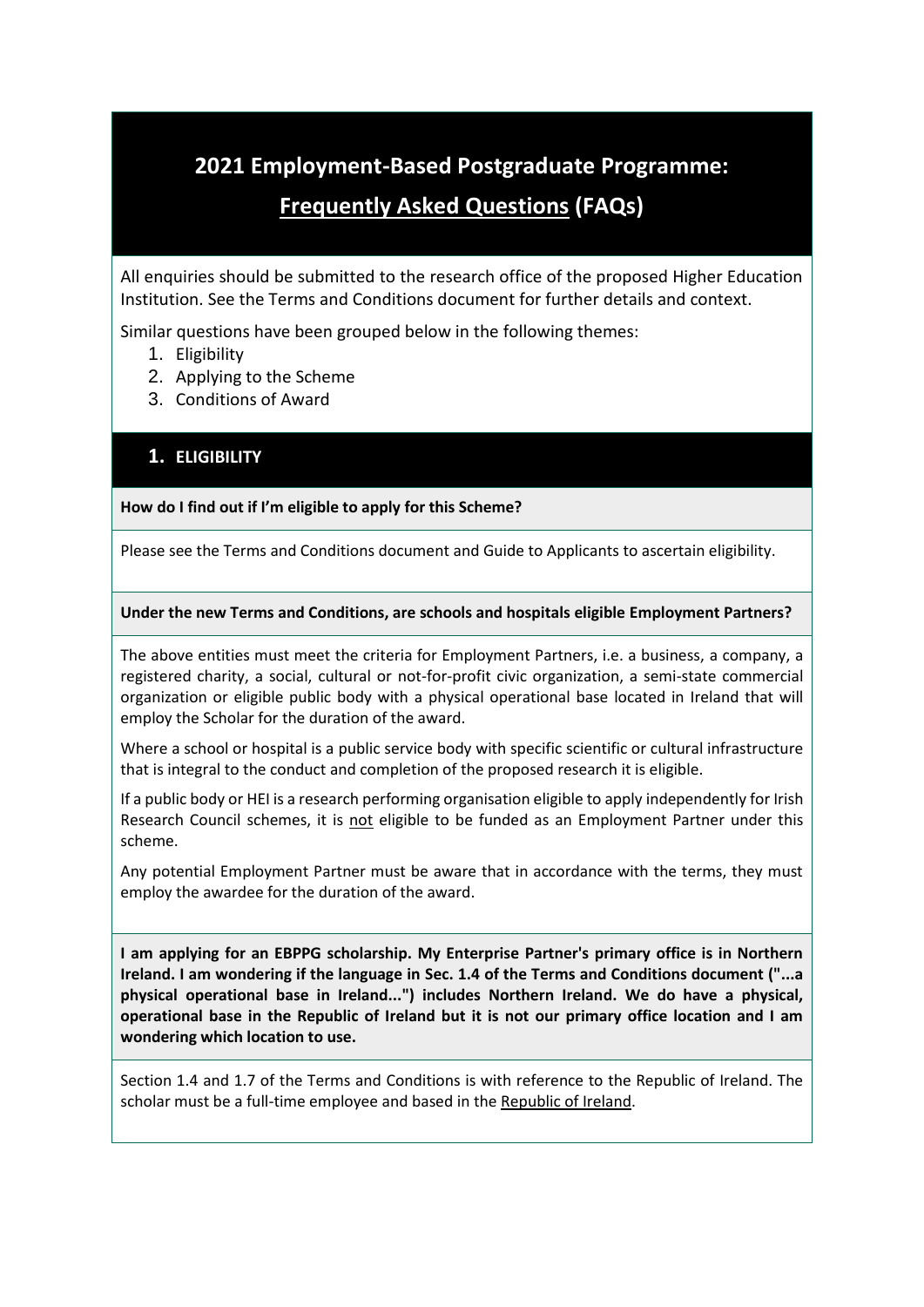# **In relation to the Employment-Based PG scholarship, I was wondering if this is an option for Non-EU applicants?**

Non-EU individuals can apply for the scheme. As stated in the Terms and Conditions (clauses 6.5- 6.6), Scholars must satisfy the State's regulations on immigration and have the support of their HEI and Employment Partner with respect to these regulations and requirements if not a national of a member state of the European Union (EU). For all Scholarships, arrangements with respect to immigration will be a matter for settlement between the Scholar, his/her HEI, the Employment Partner, and the relevant immigration authorities of the State. This must be completed in advance of signing a contract with the Irish Research Council.

While a majority of Postgraduate Scholarships awarded by the Council will be offered to those who are citizens of the European Union (EU) and whose legal and permanent residence is within a member state of the EU, a proportion of awards may also be offered to exceptional applicants who do not fulfil these requirements.

See the EBP Terms and Conditions and the Guide for Applicants for more information.

**I have applied for the IRC Government of Ireland Postgraduate (GOI PG) scholarship scheme. Am I still eligible to apply for the IRC Employment-based (EBP) programme?**

Yes. An applicant may submit to the Government of Ireland Postgraduate Programme in addition to either the Employment-Based Programme or the Enterprise Partnership Scheme.

**I am currently completing an MSc funded by a not for profit organisation. Would I be eligible under the Employment-Based postgrad scheme?** 

Scholars must be full-time postgraduate students affiliated with an eligible HEI in Ireland and during the funding term must exclusively spend all of his/her working time on the research project and associated training and career development activities. Please see the Terms and Conditions document and the Guide to Applicants to ascertain eligibility.

**Is it possible for the employer and the academic supervisor to be the same person, for example a Medical Doctor who is also part of the academic staff of a university?**

It is not permissible for an awardee's Employment Mentor and Academic Supervisor to be the same person. However, in cases where an Employment Partner employs staff who are also members of a HEI's academic faculty, an awardee could feasibly have one member of staff act as an Academic Supervisor and another act as Employment Mentor for this award. Please note that such an arrangement may be looked on unfavourably by assessors as it would not be in line with the key goals of the scheme.

#### **Is the HSE an eligible public body?**

The HSE is considered an eligible Employment Partner under the EBP if it possesses specific scientific or cultural infrastructure that is integral to the conduct and completion of the proposed research i.e. if the project could not be completed with any other organisation.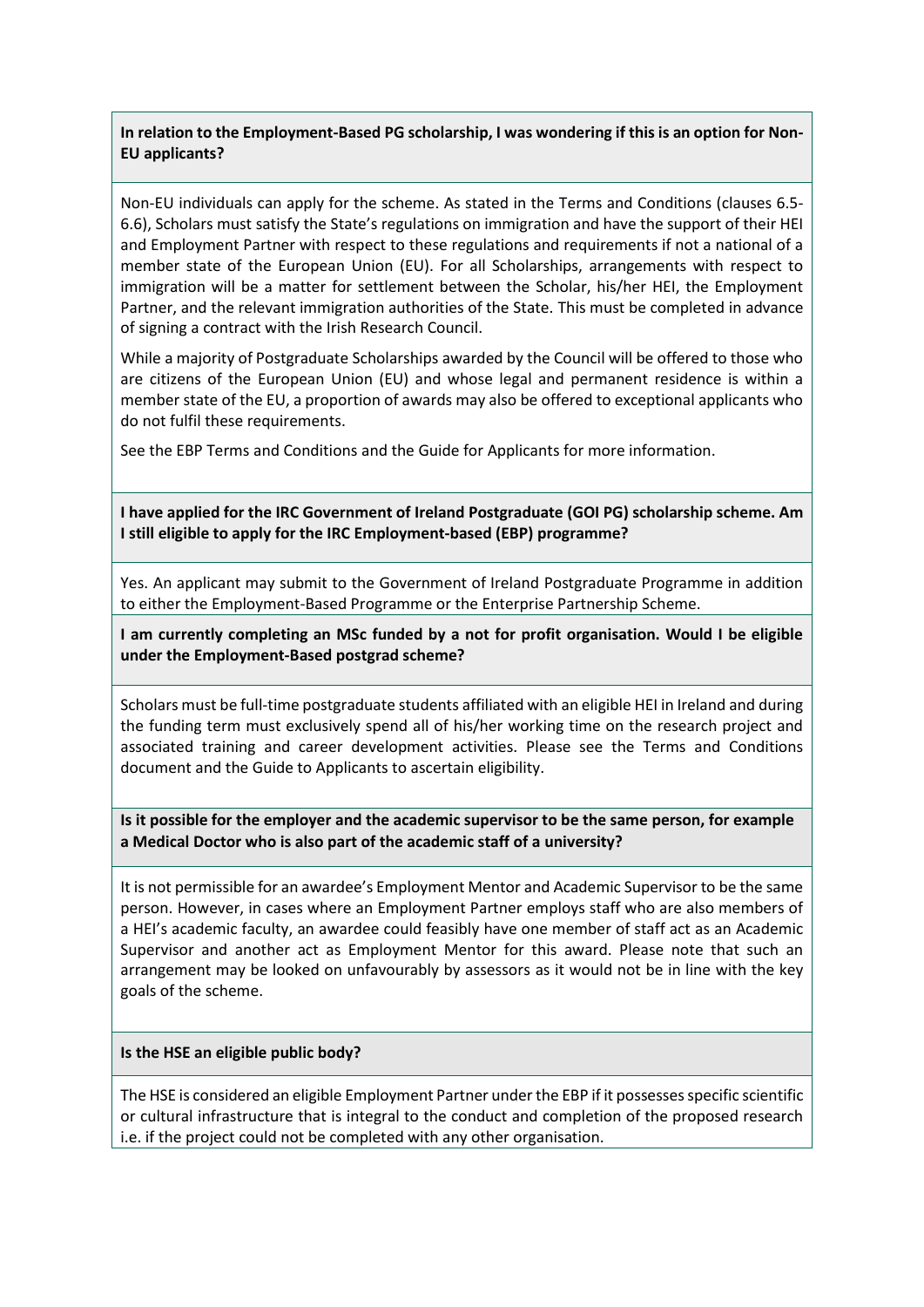Applicants should be aware that HSE and similar governmental bodies may be subject to employment 'head-counts' (number of staff they can employ) and may be unable to employ an applicant for the duration of their award. Employment Mentors should ensure that they can arrange employment for the awardee for the duration of the award.

#### **Is there a similar programme for post-doctoral researchers?**

The Irish Research Council's Enterprise Partnership Scheme (EPS) provides funding for postdoctoral research.

#### **Would the Irish Defence Forces be an eligible Employment partner?**

The Irish Defence Forces would be considered an eligible Employment if it possesses specific scientific or cultural infrastructure that is integral to the conduct and completion of the proposed research i.e. if the project could not be completed with any other organisation.

Applicants should be aware that the Irish Defence Forces and similar governmental bodies may be subject to employment 'head-counts' (number of staff they can employ) and may be unable to employ an applicant for the duration of their award. Employment Mentors should ensure that they can arrange employment for the awardee for the duration of the award.

#### **What is the value of the award?**

The award value totals a minimum of €32,000 per annum – this is inclusive of the maximum €24,000 from the Irish Research Council and a minimum contribution of €8,000 from the Employment Partner.

**Can you just confirm that the Financial Justification section has been removed from the online application for Employment and Enterprise Schemes?**

The Financial Justification section of the Application has been removed from the Online Applications System.

**My Employment Partner has a physical base in Ireland where I would be based for the duration of this award. However, if successful they would prefer to process my salary through their offices in the UK. Is this OK?**

Under the Employment-Based Programme, the award holder must be employed within the Republic of Ireland. Therefore the salary should be processed through the Irish base.

Further, the Employment Partner will operate PAYE/PRSI/USC withholding on the salary paid by it to the Scholar and the relevant tax must be remitted to the Revenue Commissioners in line with the normal payroll procedures.

**Would Sport Ireland / The Sport Ireland Institute / Athletics Ireland / Swim Ireland be considered eligible Employment or Enterprise Partners for the scheme?**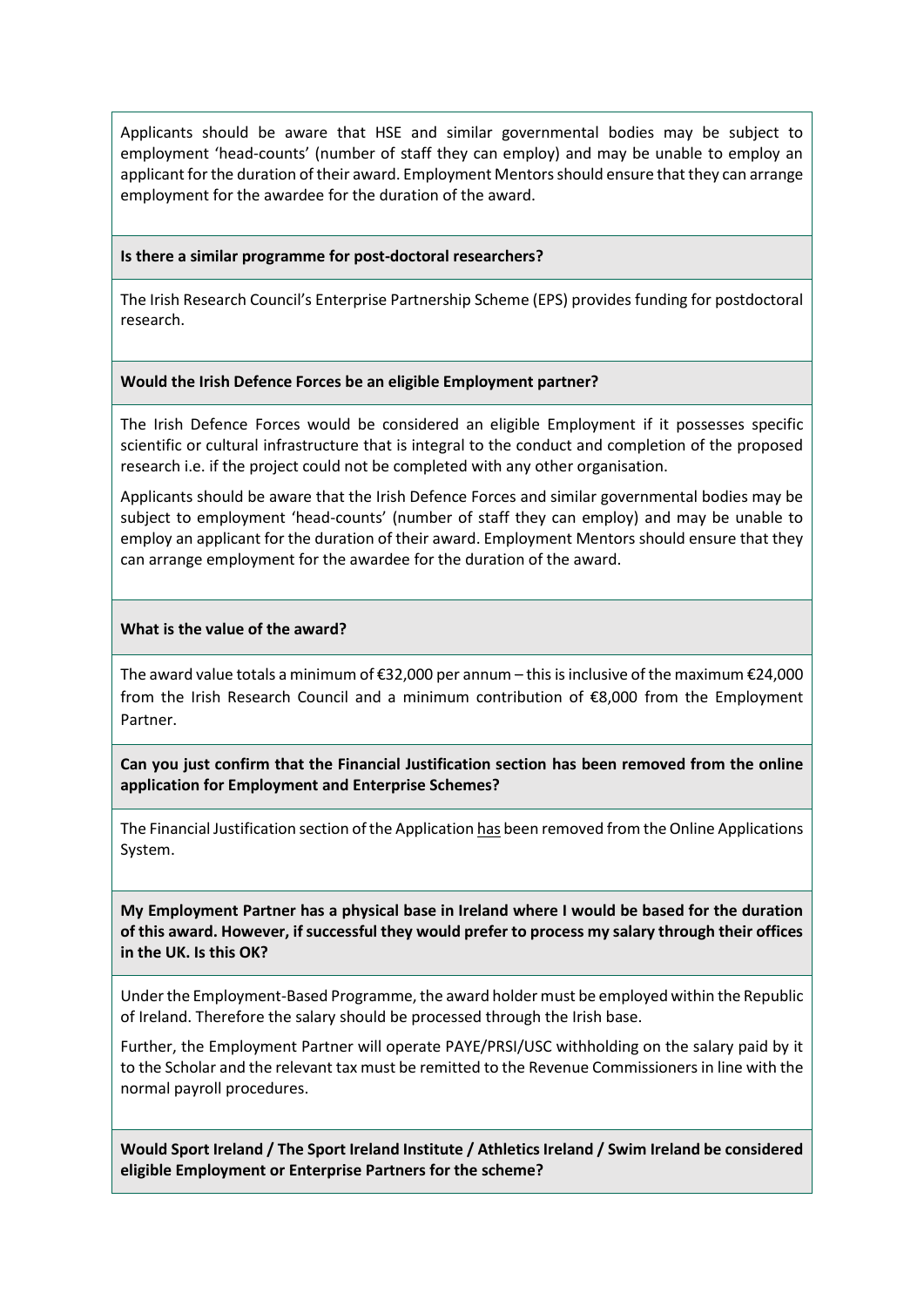It would be considered an eligible Employment Partner if it possesses specific scientific or cultural infrastructure that is integral to the conduct and completion of the proposed research i.e. if the project could not be completed with any other organisation.

Applicants should be aware that public bodies may be subject to employment 'head-counts' (number of staff they can employ) and may be unable to employ an applicant for the duration of their award. Employment Mentors should ensure that they can arrange employment for the awardee for the duration of the award.

**I am in the second year of my PhD and I am trying to determine my eligibility.**

**"A Scholar who is already registered for one of the degrees as listed in the table below is not eligible for funding apart from Scholars falling within clauses 5.5.1 – 5.5.4 inclusive:**

**5.5.1 A Scholar who has completed part of the degree on the basis of being self-funded."**

**My current funding, which runs out in May, is from EU funded research project and covers half of fees and a stipend of 1200 a month.**

**My query is if I pay part of my fees can I be considered as "self-funded" or does clause 5.5.1 only apply if you have been entirely self-funded for the part of the degree you have completed?**

The Scholarship is not intended to substitute for or to augment funds available under programmatic research actions, such as research project grants funded by national agencies. However, a scholar may apply for further funding on the basis of being in receipt of a HEI-funded bursary or scholarship.

**I am performing research in conjunction with a HEI. Can this HEI act as both the Employer Partner and HEI?**

No. Employment Partner shall mean a business, a company, a registered charity, a social, cultural or not-for-profit civic organization, a semi-state commercial organization or eligible public body with a physical operational base located in Ireland that will employ the Scholar for the duration of the award. Eligible Public Body shall mean: a public service body with specific scientific or cultural infrastructure that is integral to the conduct and completion of the proposed research.

If a public body or HEI is a research performing organisation eligible to apply independently for Irish Research Council schemes, it is not eligible to be funded as an Employment Partner under this scheme.

**Can an applicant resubmit an application that previously failed?**

Yes, unsuccessful applicants may only re-apply to each Council Scheme on one subsequent occasion. Description of modifications made to this proposal if the proposal was previously submitted but was unsuccessful under an Irish Research Council scheme.

**Do prospective candidates need to have their degree in hand when applying or can they apply ahead of award and provide proof at a later stage?**

If examination results are not known at the time of application, the applicant is eligible to apply.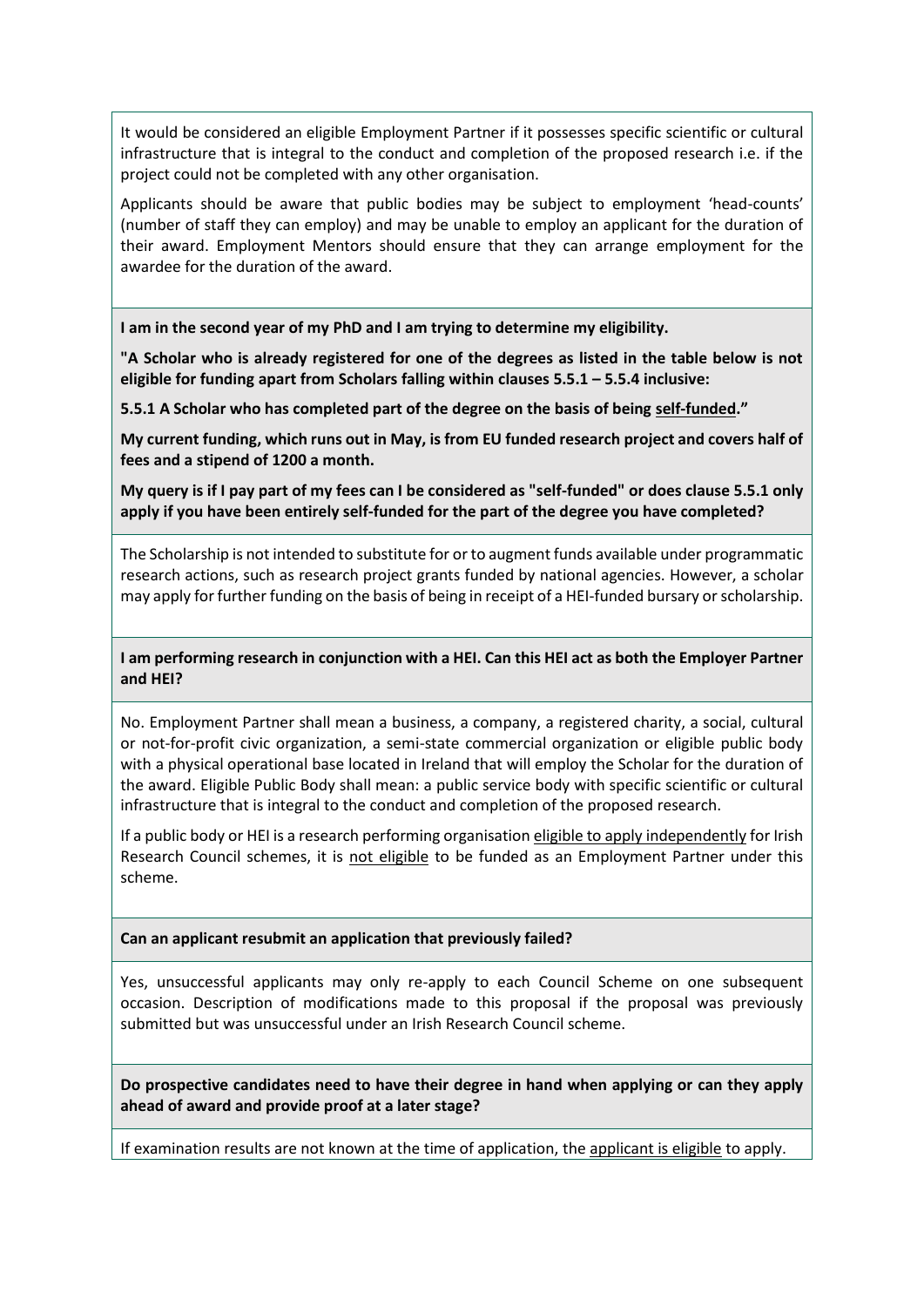Degree results entered in the 'Final Grade or Grade Point Average' section must be the applicant's overall results and be verified as such on official transcript(s). If official degree transcript(s) do not confirm the applicant's final grade and date of award exactly as detailed in the application, any conditional offer of a scholarship will be withdrawn. Ensure that it is clear on your application that the grade is anticipated and not your actual grade.

Any additional information relating to this degree or your final grade can be included in the subsequent section including current and anticipated grade.

## **Are applicants required to hold an honours degree to be eligible for this call?**

The applicants must be eligible to register for a Masters or PhD as applicable in the proposed HEI. Applicants may hold a pass degree – i.e. a 2.1 is not required. The evaluation criteria for the capability of the applicant includes: Track record and research potential of the applicant, Personal Statement, Referees' reports and Match between applicant profile and research project (see the Guide for Applicants).

## **Are current employees of an Employment Partner eligible to apply?**

Yes, these candidates are eligible to apply.

Please note that a requirement of the award is that during the funding term scholars must exclusively spend all of his/her working time on the Research Project at Masters or PhD education level and Training and Career Development activities, as per the Training & Career Development Plan.

Existing employees of the Employment Partner or applicants that will be newly employed if awarded the EBP scholarship are eligible to apply. This is the case for all types of organisations listed, including eligible public bodies.

Applicants must confirm before applying that the Employment Partner can fulfil their responsibilities in the T&Cs including directly employing the applicant for the duration of the award and providing a minimum contribution of €8,000 per annum.

# **Is a student eligible to apply who has already commenced their PhD studies with a stipend provided by their supervisor's research project funded by another agency?**

No, see the T&Cs section 5.5 and Guide for Applicants. If a student has completed part of the postgraduate degree for which they are to receive Council funding, they are only eligible to apply on the basis of any of the following: 1. being self-funded; 2. being in receipt of a Student Universal Support Ireland (SUSI) grant; 3. being in receipt of a HEI bursary or HEI scholarship; or 4. being in receipt of a Central Remedial Clinic Ciaran Barry Graduate Scholarship.

#### **Can the same supervisor and employment mentor apply for more than one EBP award?**

An Academic Supervisor at an Irish HEI and/or Employment Mentor is/are permitted to support more than one Scholar under the Employment-Based Postgraduate Programme call. The Irish Research Council funds individual Scholars to carry out original Research Projects. In instances where an Academic Supervisor and/or Employment Mentor support(s) more than one Scholar, the Research Projects must be distinct and original with no significant overlap.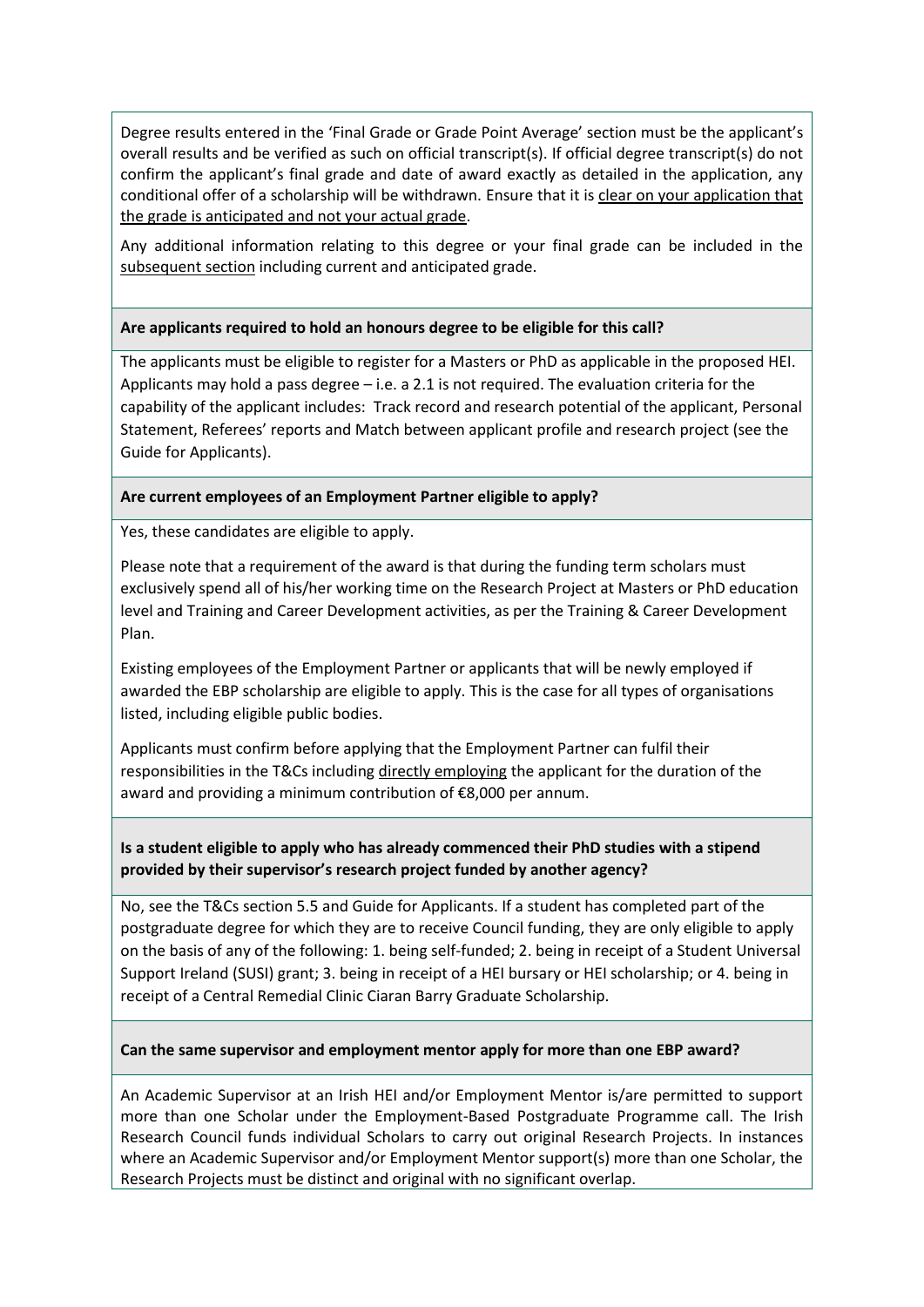Please take note of the section on plagiarism in the Terms and Conditions.

There is a relevant question on the supervisor and mentor forms "Are you intending to support more than one application to this year's programme? If Yes, please confirm that the projects are different and explain how".

Please note that in the event of a successful outcome, they must be in the position to support all of the awards that they submit.

**Can a university spin out company, based in a business incubator on the university campus, be an Employment Partner for the Employment-Based Postgraduate Scheme?**

**Does IRC accept start-ups as employment partners on the EBP call?**

Yes, a university campus spin out or a start-up is an eligible enterprise partner provided that the entity is separate to the university itself and operates as a standalone enterprise in the normal way. All companies must adhere to employment law in Ireland. Please see clauses of the Terms and Conditions in particular that the Employment Partner must employ the scholar (either temporarily or permanently) for the duration of the award as a fulltime employee on the normal terms and conditions for salaried employees.

**The candidate is the director of a company and we are wondering if that prohibits them being sponsored in this programme by their own company? \*Updated\***

The owner of a company may be an eligible applicant, though the application also needs an academic supervisor and an Employment Mentor from the Employment Partner. See T&Cs section including that the Employment Mentor must be capable of mentoring the scholar with regard to the employment partner's related aspects of the research project and contribute to the scholar's professional development in the employment environment. The employment partner must have the capacity to provide professional guidance and to provide access to experimental facilities or data and have a professional working environment capable of supporting the research project. If it is a campus company – please note the FAQ above.

There is a question on the application form where the conflict of interest must be declared and described how it will be managed.

# **2. APPLYING TO THE SCHEME**

**An applicant may be in a position to apply to the Enterprise Partnership Scheme. If he/she applies to the Employment-Based Postgraduate Programme, will he be allowed to apply to the Enterprise Partnership Scheme as well? \*Updated\***

Applicants to the Employment-Based Postgraduate Programme **may not** apply to the Enterprise Partnership Scheme (EPS) 2021 call. An applicant may submit to the Government of Ireland Postgraduate Programme in addition to either the Enterprise Partnership Scheme or the Employment-Based Programme.

**We have a graduate on an 'IRC Employment-Based Scholarship' (he applied and was successful to get a masters by research). He is interested in continuing his study to PhD but from my reading**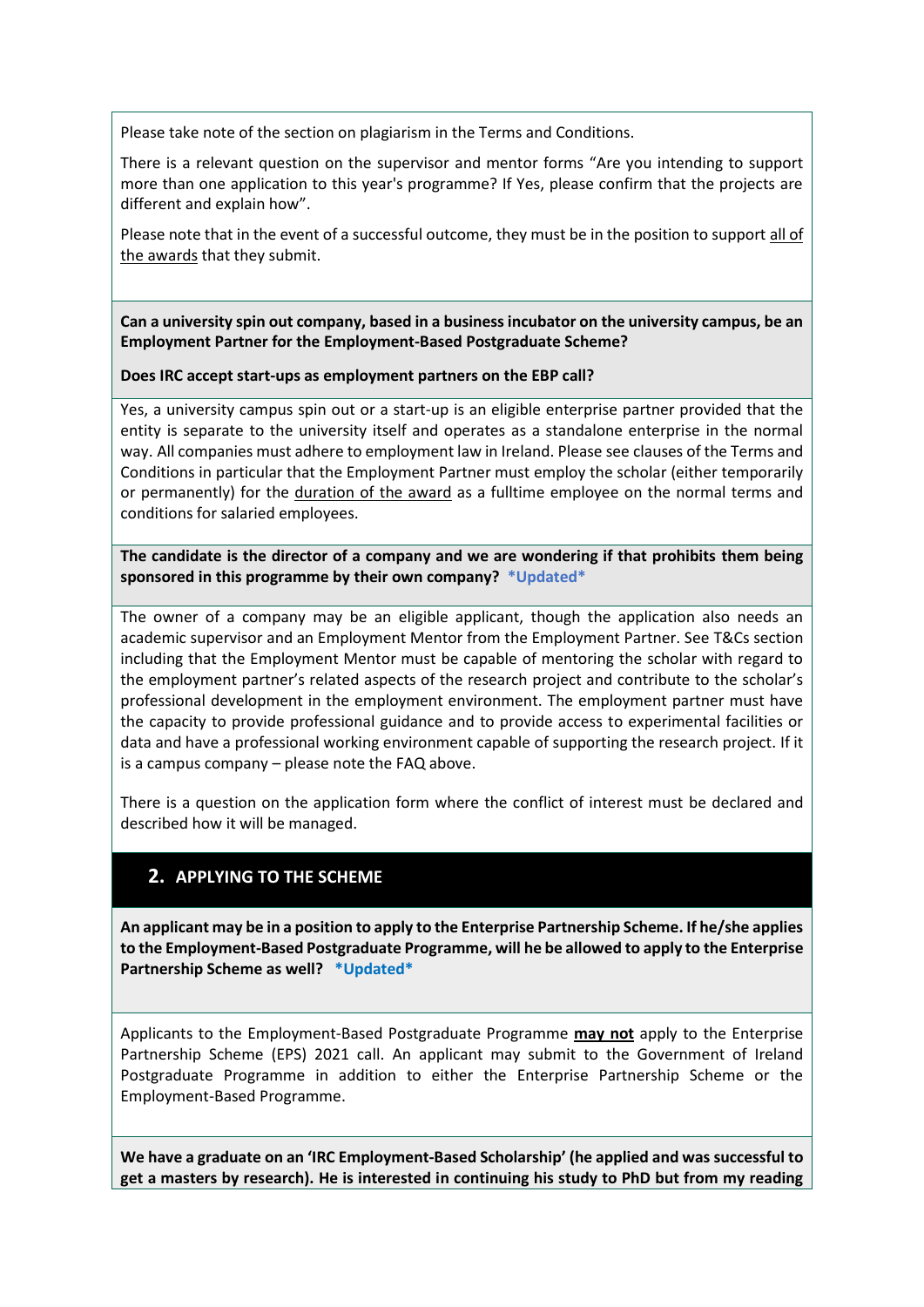**of the T&Cs he would not be eligible to transfer from the masters scholarship to a PhD? Could he apply for a PhD Scholarship though he has had a masters scholarship?**

If an applicant currently holds or has previously held an Irish Research Council Employment-Based Postgraduate (Masters) Scholarship, he/she may apply to calls with the Council for a scholarship to undertake a Doctoral Degree. The applicant must have finished their Research Masters degree prior to the start date of the Doctoral Degree.

**A PhD student is awaiting the outcome of their application to the Government of Ireland Postgraduate Scholarship. The PhD student is inquiring as to whether they are eligible to submit to the EBP Scheme.**

Yes. An applicant may apply to both, although if they accept an offer on one they need to withdraw from the other process.

**Is the applicant the only person who requires an ORCID ID - does the academic supervisor require one?**

The applicant and the academic supervisor require an ORCID ID. Please see the Guide for Applicant and Guide for Supervisor for information on how to submit forms.

### **Is there a list of Employment Partners?**

It may be useful to search the database of awardees for information on past awards found at this link: [research.ie/awardees/](http://research.ie/awardees/)

Employment Partners must have a physical operational base located in the Republic of Ireland. Please note that the definition of Employment Partner includes a business, a company, a registered charity, a social, cultural or not-for-profit civic organization, a semi-state commercial organization or eligible public body.

Some organisations have expressed an interest in supporting postgraduate researchers through the Employment-Based Programme – see logos of featured partners on the EBP webpage [research.ie/funding/ebp/.](http://research.ie/funding/ebp/) Potential candidates should contact these organisations directly to discuss an application.

**When applying to the employment-based programme, if your primary supervisor is based at an Irish university, can a secondary supervisor be affiliated with a non-Irish university?**

Yes, in addition to the academic supervisor and the enterprise mentor, there is a section that allows you to add the contacts details and HEI (inside or outside of Ireland) of a secondary supervisor where suitable.

# **3. CONDITIONS OF AWARD**